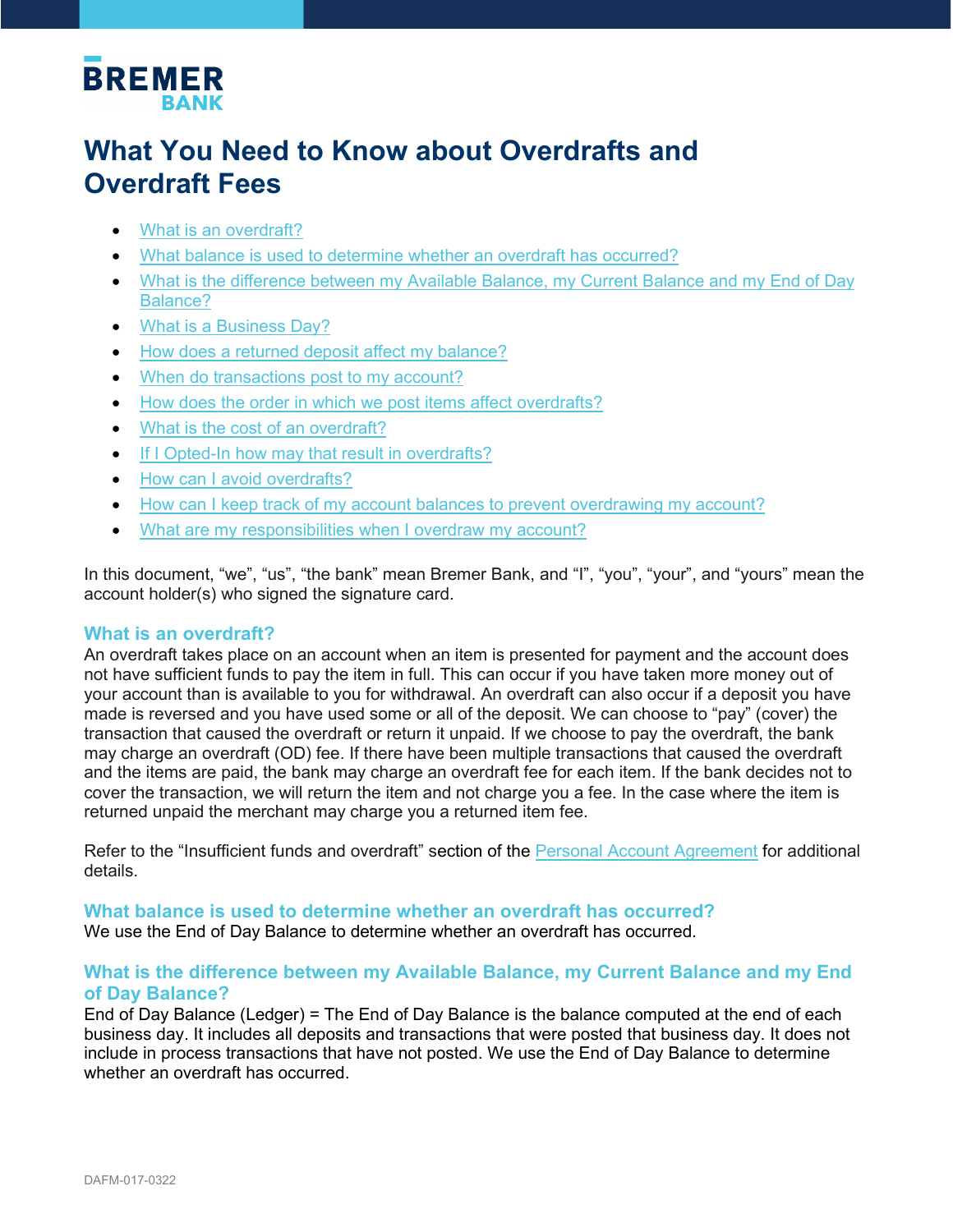Available Balance = The Available Balance is the amount of funds you can use for withdrawal, including any authorizations that are already in process on the account. Your Available Balance includes in process transactions such as withdrawals we have authorized for your debit card purchases or ATM withdrawals, transactions known to us, such as checks or preauthorized ACH withdrawals that we have received for payment from your account but have not yet paid or other in process transactions which will not be posted until a future Business Day. However, due to delays in various electronic communication systems, there may be additional authorized withdrawals outstanding that are not reflected in the available balance. It may not include all deposits made to your account. Refer to the "Funds Availability Policy" provided in the [Personal Account Agreement.](https://www.bremer.com/-/media/files-agreements/bremer-bank-personal-account-agreement.pdf?la=en&hash=CCF646517CB6D06D311A04C8EB706BBA) We use the available balance to authorize your transactions during the day (for example debit card purchases and ATM withdrawals). The available balance changes throughout the day as transactions occur.

Current Balance = Your Current Balance is the balance during each calendar day, meaning the amount of money that is in your account at any given time. This balance figure includes transactions that have posted to your account as well as transactions that are in process. It includes debit card transactions as well as the full amount of all deposits you have made even though some portion of a deposit may be on hold and not available to you. The current balance changes throughout the day as transactions occur.

#### <span id="page-1-0"></span>**What is a Business Day?**

Every day is a business day except Saturdays, Sundays, and federal holidays.

#### <span id="page-1-1"></span>**How does a returned deposit affect my balance?**

If we do not receive final payment on a deposited check (e.g., payment was stopped, there were insufficient funds, or it was counterfeit), we will subtract the returned deposit amount from your account which will reduce your account balance. This may cause your account to be overdrawn if you have used any portion of the funds. We may also charge your account a Return Deposited Item fee.

Refer to the "Returned Deposited Item" fee amount on the Personal Account Fee Schedule.

# <span id="page-1-2"></span>**When do transactions post to my account?**

Transactions can be presented to your account throughout the day. Some items that have been presented for payment but have not yet been processed may appear in online banking as "in process" until they are fully processed. Once they are fully processed by the bank, they are posted to the account. Keep in mind, that some items are combined and processed together and may not appear in online banking as" in process". These items will post when they are fully processed.

#### <span id="page-1-3"></span>**How does the order in which we post items affect overdrafts?**

When an item of yours overdraws an account, we can either pay or refuse to pay the item. If we receive a batch of transactions in a day (checks typically arrive in batches), and if one, some or all of them would overdraw the account if paid, any that we do pay are paid in the following transaction posting order:

- 1. Over-the-counter withdrawals at a teller line in a branch
- 2. Debit card transactions for payment from lowest to highest dollar amount
- 3. Electronic and automatic payments (ACH) from highest to lowest dollar amount
- 4. Checks from lowest to highest check number order

We may choose to pay or refuse to pay electronic and check transactions at our discretion each time you overdraw your account based on the transaction activity and history of overdrafts in the account. The action we take one time (pay or refuse to pay) does not mean that is what action will be taken in the future.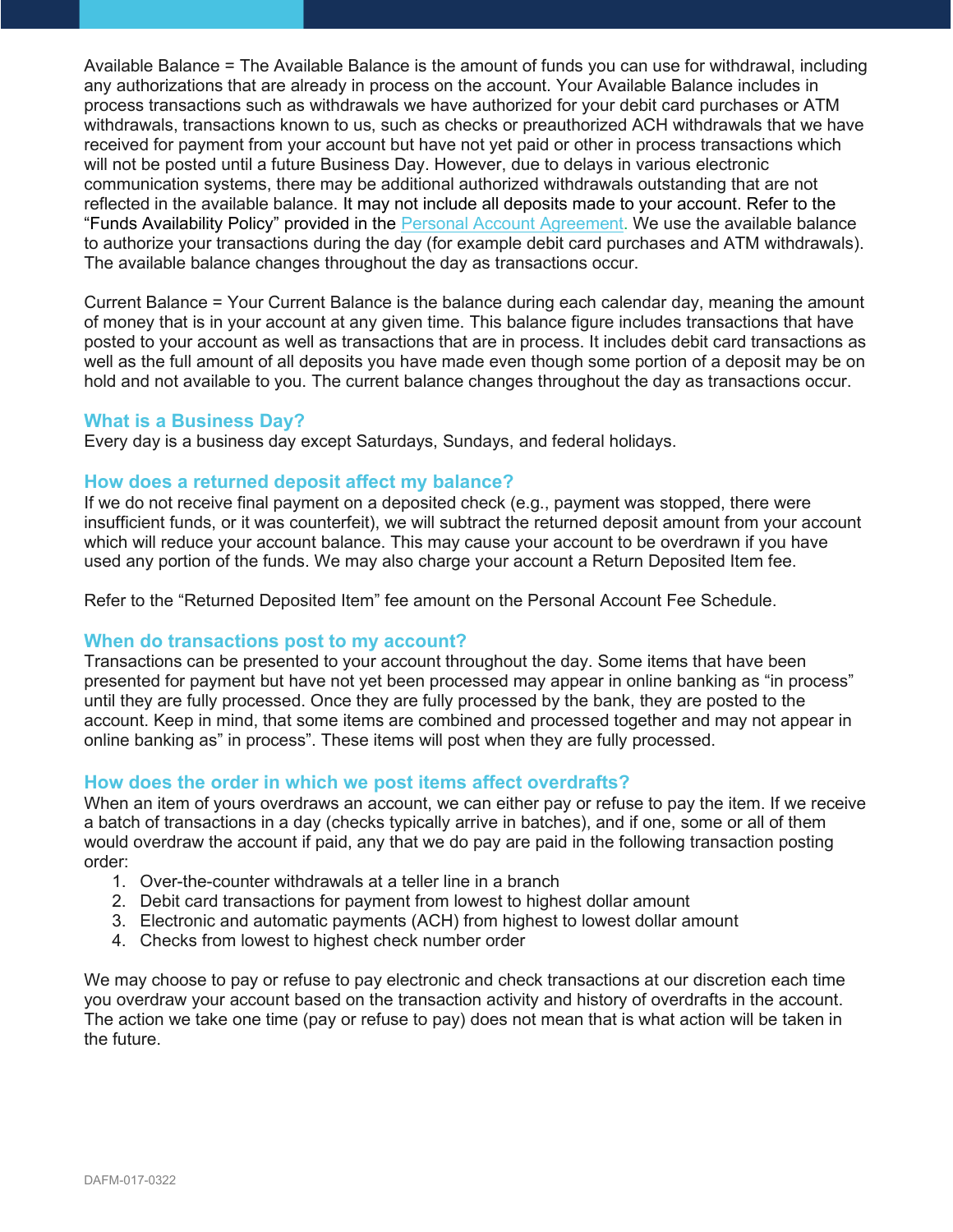#### **Example 1:**

Your account balance starts with the prior business day End of Day balance \$1,000. Today, a deposit of \$25, check #703 for \$900, check #704 for \$200, and check #705 for \$50 all post to the account. Checks post to the account from the lowest to highest check number order. Refer to table below for posting order.

| <b>Posted Transaction</b> | Amount | End of Day Balance |
|---------------------------|--------|--------------------|
|                           |        | \$1000             |
| Deposit                   | \$25   | \$1025             |
| <b>Check #703</b>         | \$900  | \$125              |
| <b>Check #704</b>         | \$200  | $-$75$             |
| <b>Check #705</b>         | \$50   | $-$125$            |

In this example, today's End of Day balance is -\$125 and the bank may pay or return check #704 and/or check #705

#### **Example 2:**

Your account balance starts with the prior business day End of Day balance of \$400. Today, three debit card purchases for \$25, \$230 and \$105, an ACH payment for \$100 and check #710 for \$15 posted to the account. Refer to table below for posting order.

| <b>Posted Transaction</b> | Amount | End of day Balance |
|---------------------------|--------|--------------------|
|                           |        | \$400              |
| Debit Card purchase #1    | \$25   | \$375              |
| Debit Card purchase #2    | \$230  | \$145              |
| Debit Card purchase #3    | \$105  | \$40               |
| <b>ACH</b> payment        | \$100  | $-$ \$60           |
| Check $#710$              | \$15   | $-$75$             |

In this example, today's End of Day balance is -\$75 and the bank may pay or return the \$100 ACH item and/or check #710

# <span id="page-2-0"></span>**What is the cost of an overdraft?**

The bank may charge a \$35 overdraft fee for each item we pay where the account does not have sufficient funds to pay the item.

Exceptions:

- If an item overdraws your account and your end of day balance is negative by \$10 or less, we will not assess an overdraft fee.
- There is a maximum of \$140 overdraft fees per day that we will charge you for overdrawing your deposit account.

Refer to the "Overdraft" fee amount and any limitations on the [Personal Account Fee Schedule.](https://www.bremer.com/-/media/files-agreements/bremer-bank-personal-fee-schedule.pdf?la=en&hash=BDB340EC66811E1DA26C396643E3E91F)

# <span id="page-2-1"></span>**If I Opted-In to have Bremer pay my ATM withdrawals and debit card transactions at POS terminals, how may that result in overdrafts?**

You have a choice whether to "opt in" to a bank's overdraft program for ATM withdrawals and debit card transactions at POS terminals. By choosing to opt in, you allow the bank to approve the transaction and charge you an overdraft fee to process point-of-sale (POS) or ATM transactions that exceed your account balance. This is called the **opt in rule** – if you do not opt in, the bank will decline your ATM withdrawal and debit card transactions at POS terminals if you do not have enough money in your account to cover the withdrawal or purchase. Debit card transactions authorized on available funds are not charged overdraft fees.

DAFM-017-0322 Even if you "opt-in" we do not guarantee that we will always authorize and pay any type of transaction.